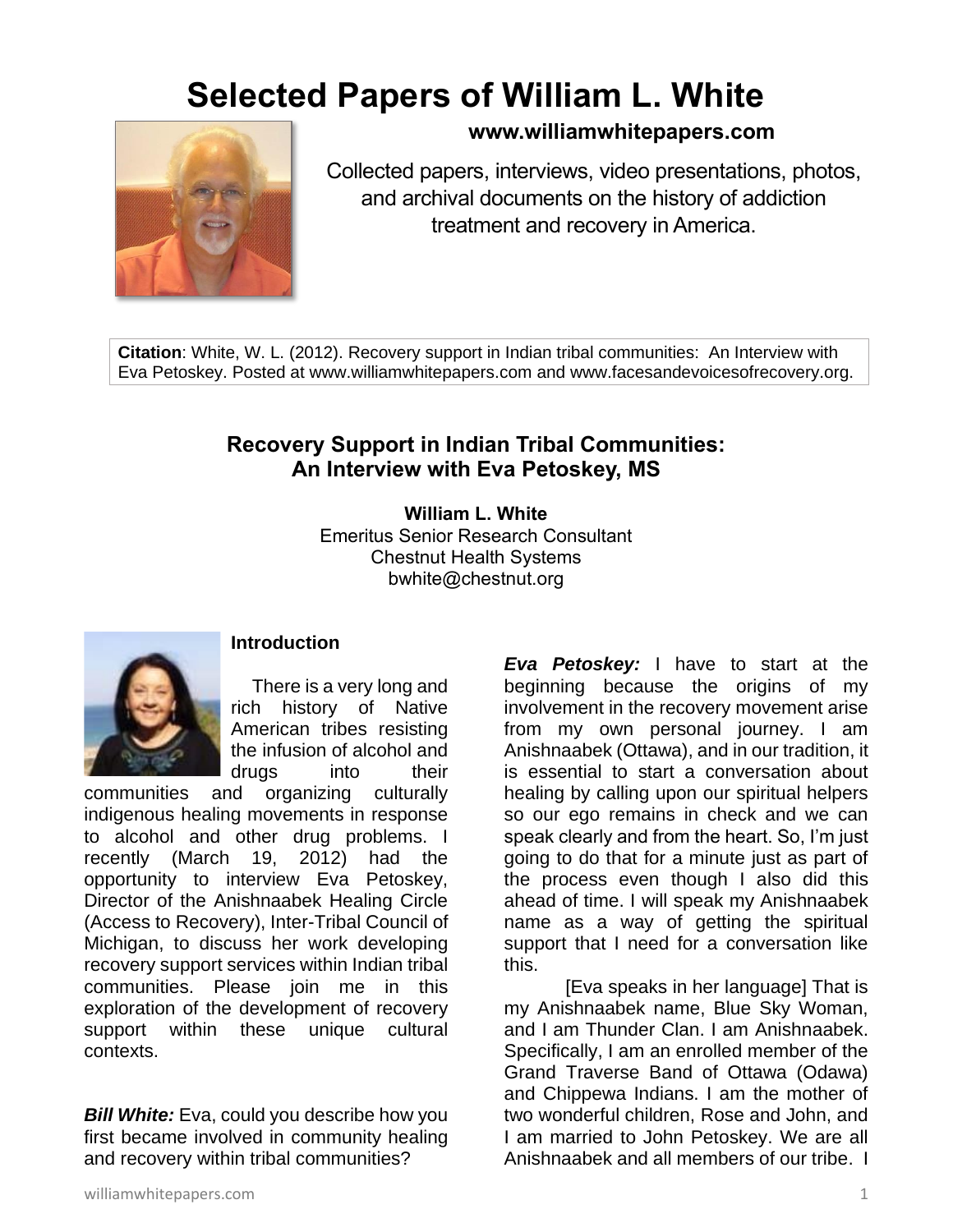live in Peshawbestown, Michigan, which is one of our traditional Odawa villages located in the region where our ancestors have lived for many generations. I have lived a clean and sober live for over 33 years, working hard to break the cycle of addiction that I grew up in.

I grew up in an alcoholic family—my father and mother. By the time I was born in 1952, my mother was in recovery. She stopped using and drinking about a year before I was born, so I had the good fortune of having one very strong woman in recovery in my life from the moment I was born. There were intergenerational problems with addiction on both sides of my family, but particularly on my mother's side. All of her siblings grew up in the early part of the 1900s and lived through World War II and all of the disruption in the culture during that era. They all went to boarding school, both my grandmother and my mother. My grandmother went to Carlisle Indian Boarding School in Pennsylvania in 1886. She was one of the first classes there, and my mother went to the Mount Pleasant Indian Boarding School in Mount Pleasant, Michigan.

I have that intergenerational boarding school experience within my family, but the beautiful part of it is that I had these two very strong women in my life; they were survivors who remained strong in extraordinarily challenging circumstances. If there is a source of my own resilience, it is having these strong women in my life. My grandmother never drank, and my mother turned her life around, but I saw many people I loved living in very, very challenging circumstances—many died as a result of their intergenerational trauma and addiction. Like many before me, I guess I couldn't learn from their experiences because I ended up following the same path in my early life. I'm sharing this because I think that my healing journey and my motivation for this work has its origins deep within my family. As with many Indian families, we carry in us the

seeds of great suffering and the seeds of great spiritual resilience.

**Bill White:** How did these twin seeds play out in your own life?

*Eva Petoskey:* I developed my own addiction as a young person. I suffered from the trauma of seeing people I loved die from tragic circumstances related to addiction. There was also the trauma of experiencing racism and prejudice as a child. When I was 13 or 14 years old, I started drinking. I couldn't handle the booze very well. I wasn't a good alcoholic, so I quickly switched over to using drugs and became extremely addicted. By the time I was 17, I was very ill with hepatitis, and I suffered a near-death experience, which for me was a pivotal turning point in my life even though that happened when I was very young.

I had a glimpse of what people call their "bottoming out point" at a pretty early age, but fortunately, I had role models in my life that were living proof that it is possible to turn your life around. My mother was involved in AA at that time in the '50s, which is pretty remarkable for any woman but especially an Indian woman. She was really an extraordinary role model for other women, sponsored a lot of women, and ran her own social service agency out of our house. Unfortunately, she had to suffer the process of having children who suffered from the same addiction that she did.

I had to go out on my own and try to find my own way because none of what my mother and others had done worked for me. I went to Canada to live for 3 years; I was searching for my spirit, on a quest for myself. I lived on a reserve for a couple of years, and I met people who were strong and who were from other traditions that I could draw upon. I expanded my deep appreciation for nature, and I gained more confidence as a human being. I have always received blessings from the water, trees, birds, and mountains; watching and listening to nature has been a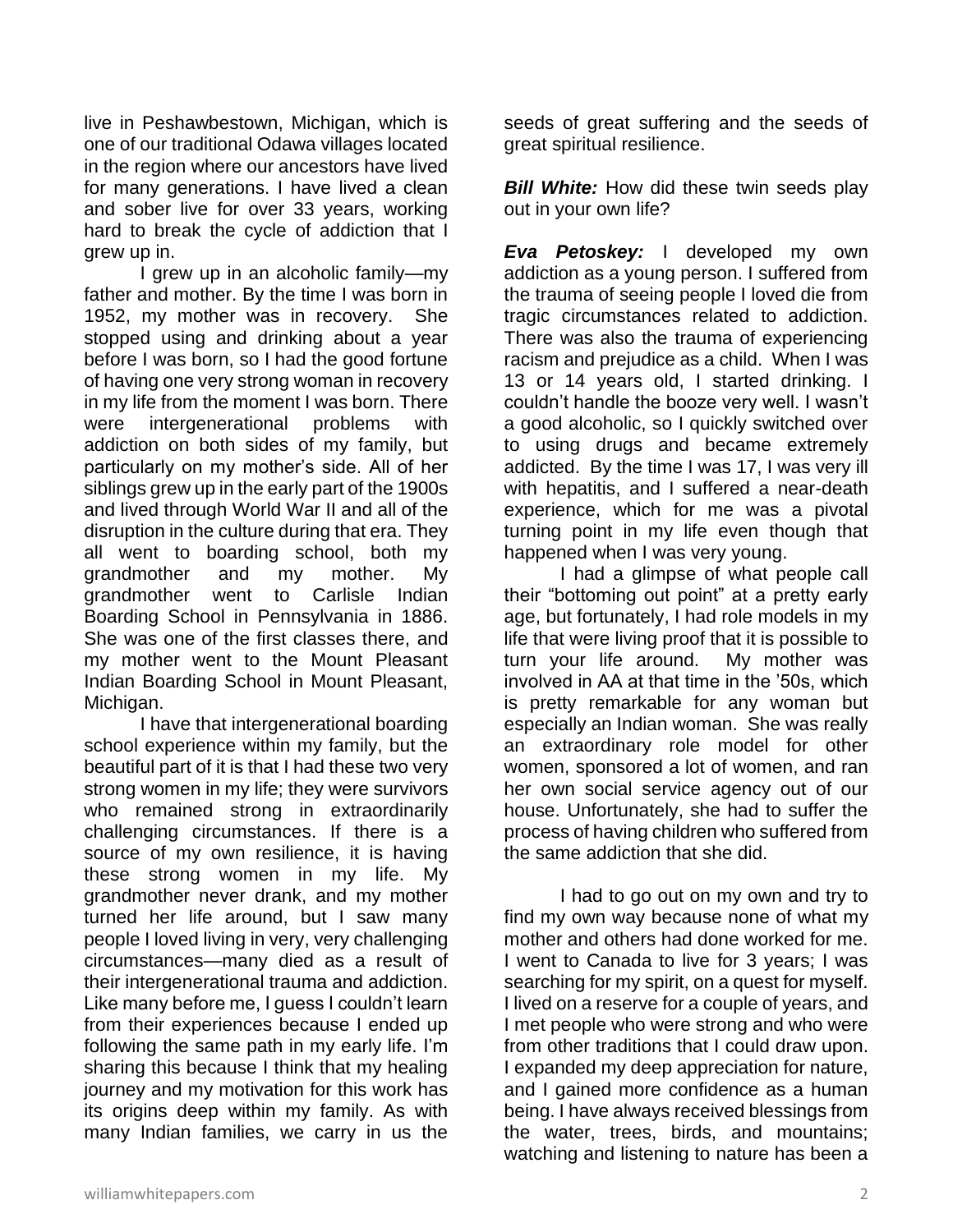big part of my healing and spiritual journey. I haven't taken the common road, but I have been in recovery and sober now for a little over 33 years. It took me about 8 or 9 years before I could make a full commitment to recovery. I still carry that intergenerational experience—that history of trauma and loss—but that's a long story in and of itself and that's as much as I'll say about it in this context.

**Bill White:** You seem to have drawn from both your addiction and recovery experiences a very deep commitment and vision towards recovery and healing in tribal communities.

*Eva Petoskey:* That's correct. That commitment is at the core of who I am. I seem to wake up every morning with that on my mind. Sometimes it's painful, but I go back to the fact that I did not die at 17. I was able to continue on in my life to try to make a difference for myself, my family, and my community. I was 17 in the 1970s, a pivotal time for Native people; since then we have seen a great deal of spiritual awakening, economic development, and efforts to reclaim our identity. I feel blessed to have been part of this time in our history.

**Bill White:** Did you get involved early in your recovery in service work within native communities?

*Eva Petoskey:* After I came back from Canada, I went back to school because I'd made that commitment early in my life. (In 1970, I'd been accepted at the University of Wisconsin at Madison, but I didn't go.) I was a good student even in my addiction, strangely enough, and that was part of how I fought back at some of the trauma of my childhood. When I was young, I always thought people were looking at me as though I was an inferior human being. Unfortunately, I wasn't imagining this; the racism was real! I internalized much of this pain for a long time, and I still deal with it. Other Native people that I talk with about this, many in

long-term recovery, still have this issue, particularly if they've experienced racism or other trauma early in their life.

In 1973, I went back to school at the University of Wisconsin in Milwaukee. While there, I met some wonderful role models that helped me learn how to achieve in school and remain Anishnaabek. I was the first person in our family who had ever gone to college. My parents had no idea, either of them, what I was doing. They thought it was good, but they didn't really know what it was.

In 1978, after graduating with a Master's Degree, I went to work for Great Lakes Inter-Tribal Council (GLITC), which at that time was located in northern Wisconsin on the Bad River Reservation. The GLITC was housed in an old abandoned Catholic school that had been built in the 1800s; I worked in the basement, which was a wonderful place next to the Elder's sewing room and the kitchen. I worked for the "alcoholism program" trying to figure out how to do substance abuse prevention at a time when no one really knew much about it. I like to say that "prevention was my first love," and I went on to do a variety of work over the past thirty some years in Indian country. All of my work has focused on healing, recovery, and community development. The work has been good, but in many ways, I am still working out of that basement where I first started out, doing what I can for the cause of healing. I have been fortunate from the very beginning to have the companionship and council of Elders, friends, and family along the way. I am very grateful for these blessings.

**Bill White:** What do you recall about treatment and recovery support services in tribal communities in your area in the 1970s and 1980s?

*Eva Petoskey:* In the early years, treatment and recovery support were more connected. In fact, in the early days, most of the people working in the addictions field in reservation communities were Native people in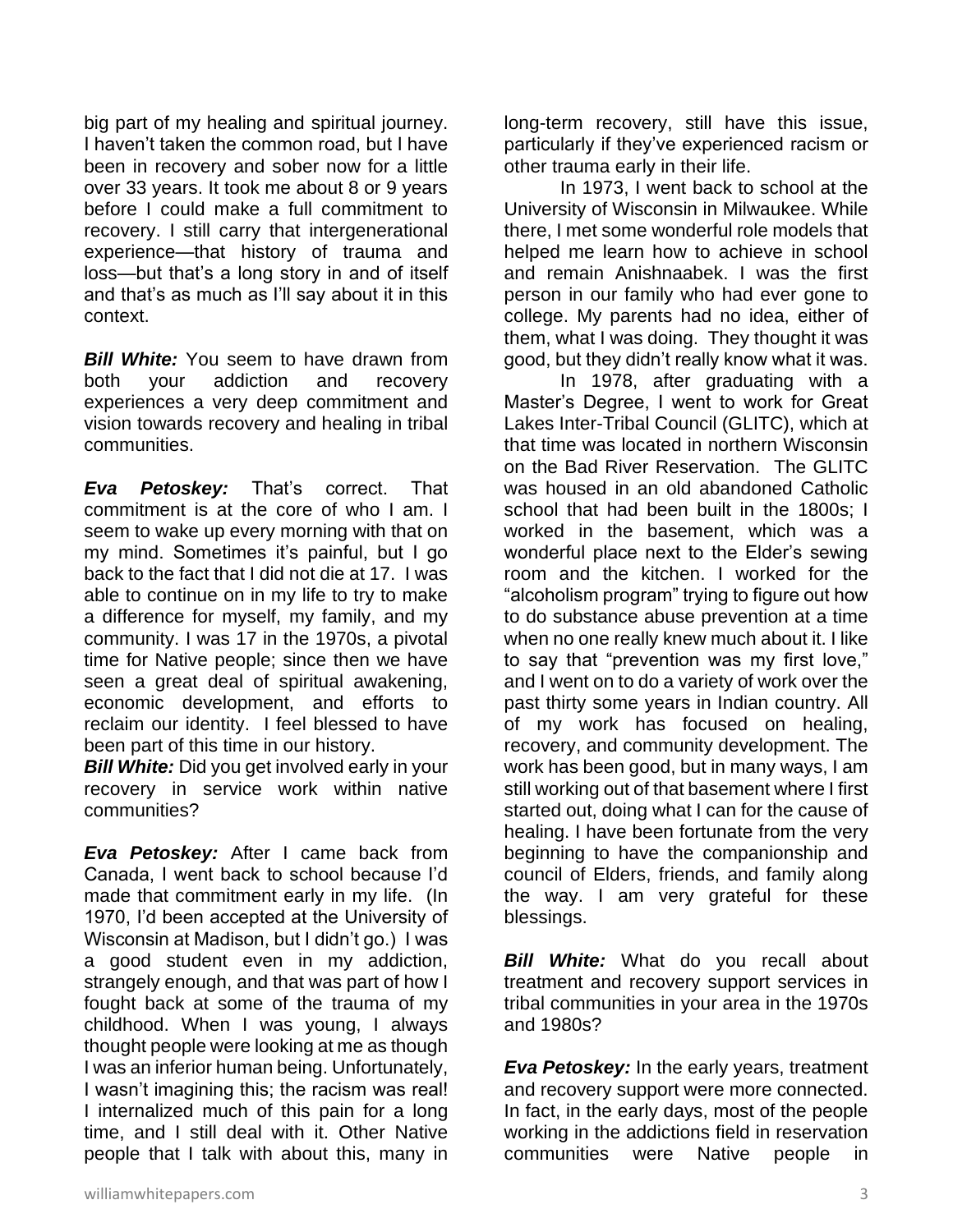recovery. For many, "sobriety" was the main qualification; training and other education came after the commitment to recovery. Much of the work was done informally, given that most tribes had very limited resources for treatment services; if a person wanted to go to treatment, there were only a few options. In the mid-1970s in Michigan there was only one residential treatment facility for Native people, the New Day Residential Treatment Program operated by the Keweenaw Bay Indian Community. I think that facility opened in 1973. Sometime in the mid to late 1970s, maybe 1976, the Indian Health Service (IHS) started to provide substance abuse services. Before that, only limited funding was available for tribes through special NIAAA or NIDA initiatives. As IHS substance abuse treatment resources expanded, and tribes moved in the direction of self-determination, many tribes were able to access funds for a full- or part-time outreach worker to help get people into treatment and to provide aftercare service upon their return to the community. It wasn't until the early '90s that most tribes in the Great Lakes area began to fully develop their own treatment and recovery programs at the local level—at least on the reservations. This development was supported by funds from the Indian Health Service and tribally generated gaming revenue. Here in Michigan, several of the tribes have invested significant gaming revenue into health and wellness programs for their communities. I live in the Peshawbestown community where outpatient treatment has been developed through a combination of resources from the IHS compacts/contracts and tribal gaming resources. Other tribal communities have developed similar outpatient treatment and some have residential treatment. I've been able to participate, along with many others, in the development of these treatment systems through my work over the past 18 years with the Inter-Tribal Council of Michigan.

*Bill White:* Could you describe some of your activities through the Inter-Tribal Council?

*Eva Petoskey:* Currently, I am the Director of the Anishnaabek Healing Circle Initiative that is part of the Access to Recovery (ATR) initiative funded by CSAT and SAMHSA. We are now in the  $4<sup>th</sup>$  year of our ATR initiative, and we hope to have at least three more years. Some of our long-term initiatives have been very successful in getting people engaged in recovery and treatment. Access to Recovery is a very innovative initiative that has supported our efforts to expand the array of services available for a person in recovery, improve access to services, and support client choice. We've really worked hard in a collaborative partnership with the 12 tribes in Michigan on this initiative, and we also have an ATR access center in the Detroit American Indian community. We have served about 7,000 Native people and their family members through the initiative, and we will enroll another 6,000 people before this present funding cycle comes to an end in 2014.

*Bill White:* Do you see recovery support services significantly expanding in the tribal communities in your area?

*Eva Petoskey:* Yes, that has been our primary system change goal through the Access to Recovery initiative, but I think we still have a lot to do. We've certainly expanded the array of services beyond the acute care model. Tribes throughout the '90s sought to professionalize addiction services. When we started, the reservation substance abuse workforce consisted of Native people in recovery. Today, in some places, the number of Native people in the workforce has dropped significantly because many tribes now require advanced degrees to do the work. There's been a great value in professionalizing this field, but in some cases, it has resulted in a dual system composed of the professional service providers and the recovery community. If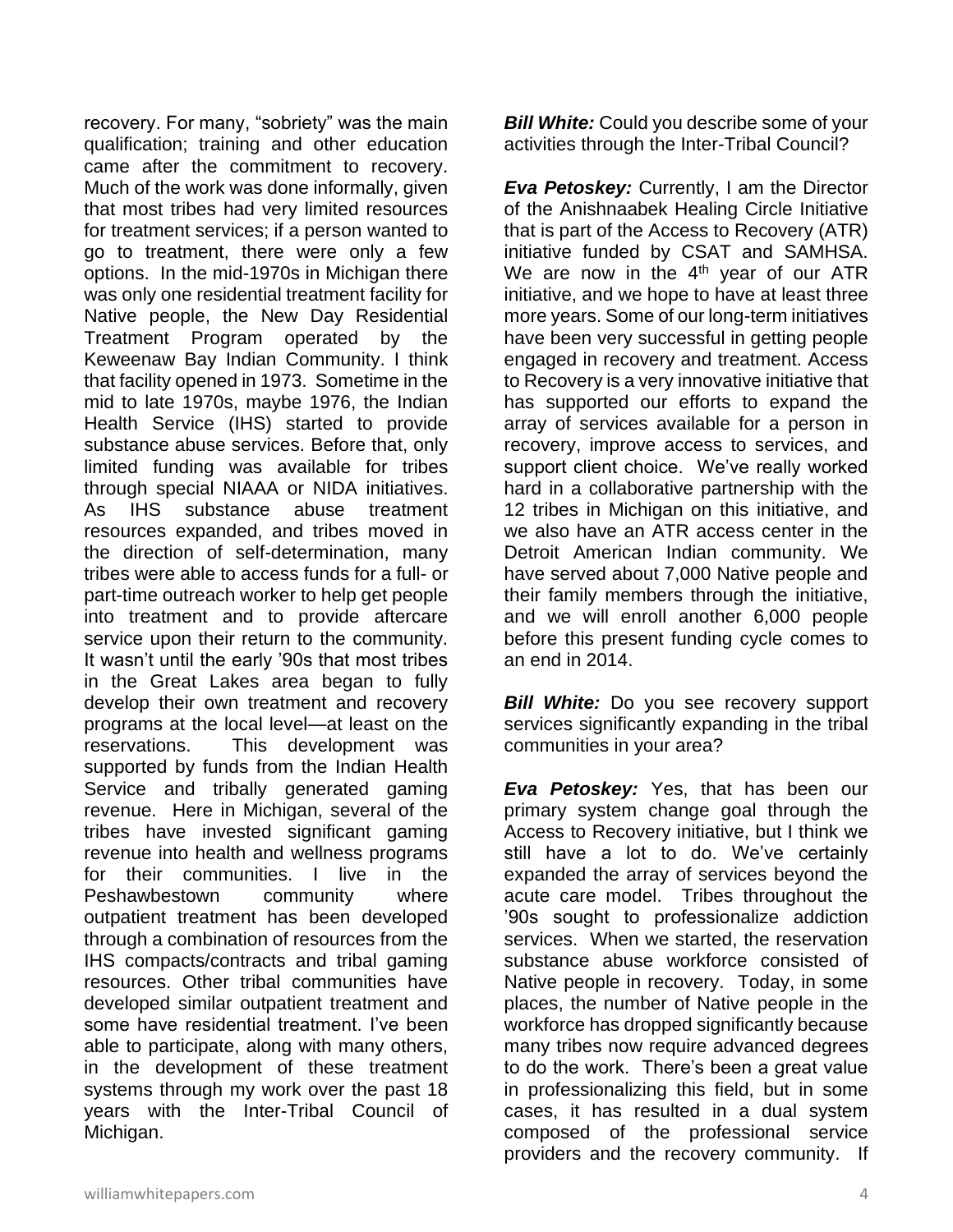there is limited collaboration between the two systems, in my view, they are both incomplete. If a system has only professional clinicians and case managers, the services may not be accessible by the hard to reach populations, such as chronic users and persons with PTSD.

I believe that if we really want to create service systems that engage the community, the recovery community must be recognized by the professional community as an equal partner, and the recovery community must acknowledge the contributions of the professional community. I am hopeful that over time, an equal partnership between the recovery community and the professional community can emerge. That marriage isn't there yet, but the courtship has begun [Laughing]. There's clearly a relationship developing, and that's really exciting. We're going to do a peer recovery training initiative in June 2012, and we're one of the first ATR programs that I'm aware of doing that certainly the first tribal initiative. We're going to do a first cohort of training peer recovery coaches, and our hope is that this peerprofessional partnership will grow from there.

We hope to have about 40 potential recovery coaches and their supervisors go through the June training. Including both roles will hopefully help us integrate the coaches into the larger service system. When we first started talking about this last year, some of our collaborators would just stare at me and say, "There she goes again! What is she asking us to do now? Why are you asking us to do this? We don't really want to change." But now, we really have most people on board. Oh, I know some people still think that such integration is not possible, but we are very hopeful about what can come out of these trainings.

**Bill White:** What is your vision of how this work can be sustained into the future?

*Eva Petoskey:* When discussions of sustainability come up, we most often talk about money, but sustainability can be accomplished one person at a time. Every time you get somebody enthused about their own recovery, it helps. When I think about sustainability, I think more about the sustainability of recovery than the sustainability of funding.

*Bill White:* Describe the variety of recovery pathways you see in the tribal communities in which you are involved.

*Eva Petoskey:* People are using a wide variety of resources to support addiction recovery. Recovery can be supported in your family, your AA group, your NA group, your Red Road Group, or through our cultural ceremonies. Some people in our communities are in long-term recovery like myself, but we are not involved in AA. I think AA is a great program. Although it's not been my path, it has been the path for a lot of our people. At the same time, we have a lot of people supporting their recovery through their own indigenous ceremonies or by going through a healing process that combines a lot of elements from a wide array of paths: through their ceremonies, through their church, through AA, through the Red Road, or through the White Bison initiative. My vision is to bring whatever it is that people need to grow those seeds of recovery in themselves. I would like to see mutually respectful partnerships between all the paths to recovery. We want to make sure people seeking recovery have continuity of support for as long as they need it. I really feel excited about this.

*Bill White:* Is respect growing for these diverse pathways to recovery within your tribal communities?

*Eva Petoskey:* That's part of my dream, but there are still divisions that we are slowly overcoming. But there are even divisions within AA and other paths of recovery. I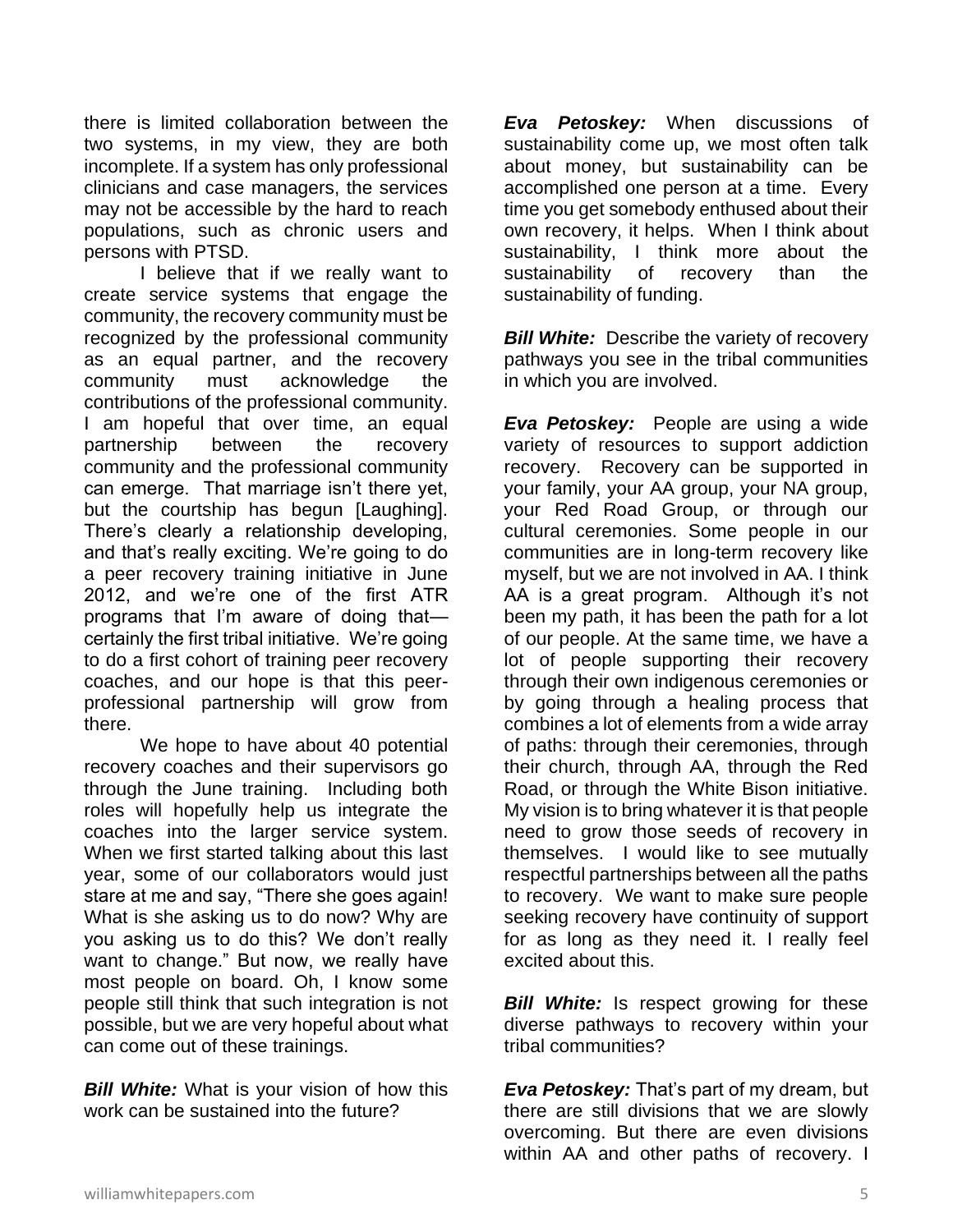believe that when people have a spiritual awakening, such divisions begin to disappear and diversity is no longer seen as a threat or a source of fear. There's so much diversity if you get right into the core of most tribal communities and even the core of the recovery community. To move forward in a good way, there has to be a coming together. I am not seeking mixing of traditions, although that works very well for some people, but we do need to have respect for multiple pathways to healing. I think respect is a very important and fundamental Anishnaabek cultural teaching that needs to be practiced in our daily walk. We have some really remarkable healing that is taking place, and I feel honored to have been part of that.

*Bill White:* Are there lessons from your experience that you would offer to other people who may be similarly involved in organizing recovery support services?

*Eva Petoskey:* Well, one lesson I've certainly learned is to never give up. In my life, I've seen some very tragic, rugged stuff, and the key to moving beyond such experiences is that you can never give up. To sustain recovery, you need to have a spiritual basis. Whatever spiritual path you follow is okay. I'm a little different in that way and maybe the Creator put me here because somewhere along the line, I realized that people come to healing in many different ways. They come to healing from tragic circumstances and find spiritual strength and resistance in many different ways. I think that's a really important thing to remember. In our communities, that's the truth. People are in different places.

Another lesson I've learned is you have to find a way to deal with tragedy. I'll be 60 this year, and what has sustained me is a strong and powerful vision. My sister passed away a few years ago from cirrhosis and I still see so much tragedy, but I believe that this generation is the generation of healing and reclaiming our culture and our

land within tribal communities. So many of us have come home to live and have become deeply connected or reconnected to our land and culture. My children and my husband, we're all members of the same tribe. We live on tribal land. My kids have grown up in their homeland with their grandparents and aunts and uncles and cousins. What a blessing! And yet anyone who serves the community must find a way to deal with the continuing tragedies. I'm saddened to see that there are so many young people experiencing some of the same problems we had in my generation. We can't give up. We have to discover how the lessons of the past can be applied to new generations.

*Bill White:* You were so blessed to find recovery early in your life. Are today's young people within tribal communities becoming involved in the recovery movement?

*Eva Petoskey:* Yes, but not as much as I'd like. I see quite a few people in their mid-20s getting involved. Some at that age kind of wear down as they realize, "Wow, this lifestyle of partying isn't going to work for me." And hopefully they don't have to experience the level of crisis I did at an early age. Maybe they can have an easier turning point without bottoming out as I did.

In my personal and family life and in my work life, I see that young people are getting on board with the healing movement, but we still have not reached a cultural tipping point. There's still too much tragedy in our communities, and there's still a lot of work to be done. I believe that each of us possesses an intergenerational genetic memory. I think all people carry the collective memories of their parents and ancestors. In that memory, there are the seeds of great suffering and the seeds of great hope and resilience. We have to decide as individuals and as communities which of these seeds we cultivate. We have to decide which ones we grow, and it's not a conscious decision sometimes because they're both there.